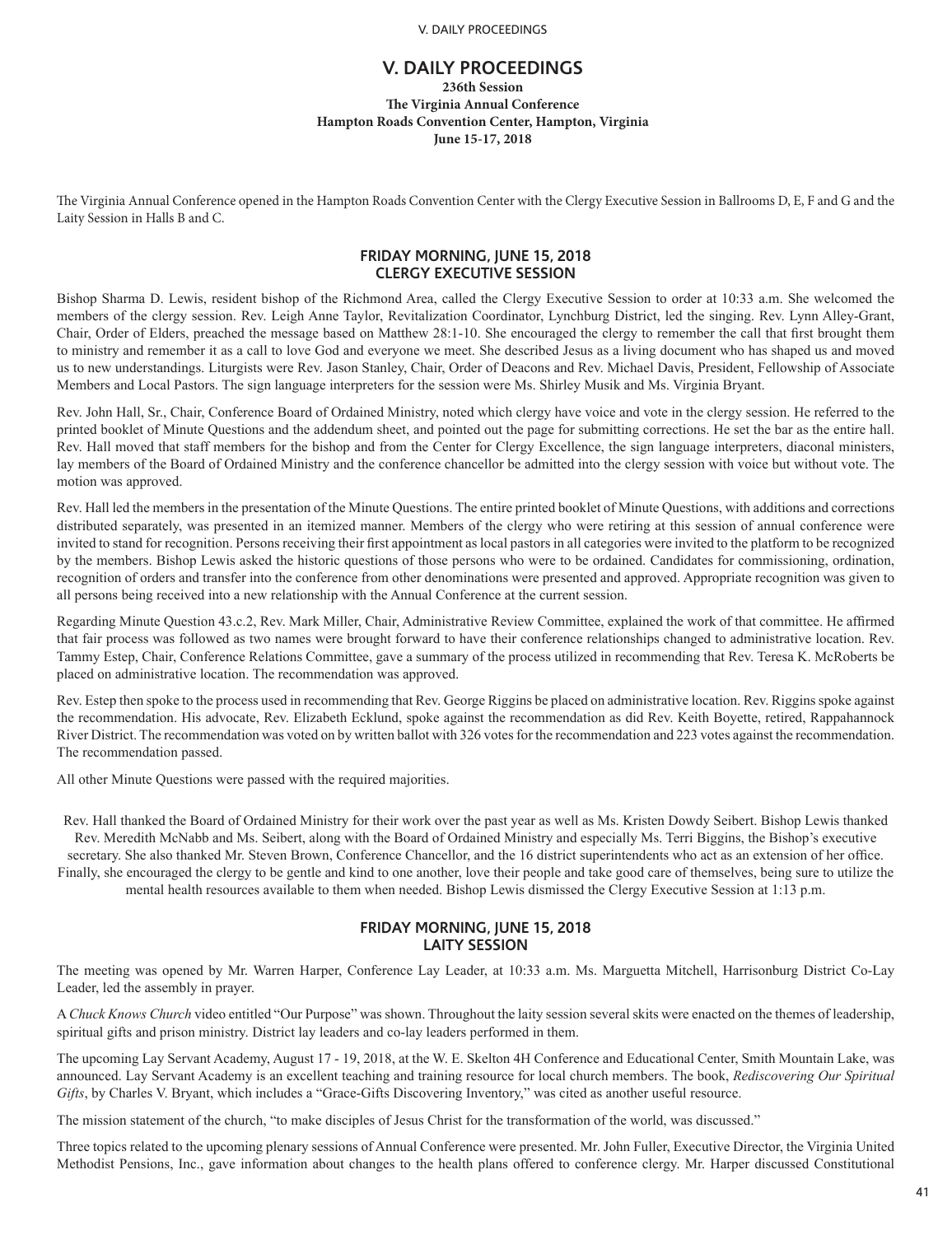Amendment I and the upcoming vote that would be held. Mr. Rodney Bussard, Harrisonburg District Co-Lay Leader, provided an overview of Saturday's Great Day of Service.

Mr. Harper recognized members attending Annual Conference for the first time. Mr. Larry Creamer, Staunton District Lay Leader; Ms. Martha Murray, Charlottesville District Lay Leader; Mr. Gene Cross, Arlington District Lay Leader; Ms. Jennifer Hume, Eastern Shore District Lay Leader; and Ms. Sue Mayo, Farmville District Lay Leader provided information about the Annual Conference and the responsibilities of its members.

Mr. Ronald White, Richmond District Lay Leader, closed the session with prayer. Mr. Harper dismissed the gathered at 11:57 a.m.

## **FRIDAY AFTERNOON, JUNE 15, 2018 PLENARY SESSION**

Bishop Sharma D. Lewis called the first plenary of the 236<sup>th</sup> Session of the Virginia Annual Conference to order at 2:04 p.m. and noted it marks the 50th anniversary of the unification of the Methodist Church and Evangelical United Brethren Church in 1968. This unification created The United Methodist Church.

Ms. Christal Heyward, St. John's Chapel (Anglican), Charleston, South Carolina, led the members and guests in singing the Charles Wesley hymn, "And Are We Yet Alive." This hymn has been sung by persons gathering for holy conferencing since the beginning of the Wesleyan movement. Rev. Gilbert Cofer, retired, Rappahannock River District, and Mr. Chaz Nickens, Fairview United Methodist Church, Danville District, opened the Annual Conference in prayer. This was Rev. Cofer's 73<sup>rd</sup> Annual Conference and Mr. Nickens' first Annual Conference. Rev. Raymond Wrenn, who has offered the opening prayer for Annual Conference since 2009, was unable to be present this year. Rev. Wrenn will be celebrating his 100<sup>th</sup> birthday later this month.

Bishop Lewis expressed appreciation to Ms. Heyward for stepping in after Rev. Robert H. McMichael, III, who had been scheduled to serve as worship leader, passed away. She thanked members of the Annual Conference Planning Committee, and its Chair, Rev. Ileana Rosario, Lower United Methodist Church, York River District, for their preparatory work. Bishop Lewis expressed appreciation to Rev. Joshua King, Chair, Conference Rules Committee, and Ms. Terry Bain, member, Conference Rules Committee, for serving as parliamentarians for the first half of the afternoon session as well as Rev. Rosemary Welch and Mr. Scott Diamond, members of the Conference Rules Committee, for serving as parliamentarians for the second half of the afternoon session and for Bishop Young Jin Cho for serving as parliamentary consultation. She introduced Ecumenical Officer, Council of Bishops, B. Michael Watson, who would be speaking at the Mission Service on Saturday.

The sign language interpreters for the 236<sup>th</sup> session were Ms. Virginia Bryant, Ms. Christina York and Ms. Shirley Musik.

Bishop Lewis recognized York River District Superintendent Seonyoung Kim who welcomed the assembly to Hampton and the York River District. Rev. Kim introduced Ms. Nancy Yarborough, York River District Lay Leader. She acknowledged the retired Virginia Conference bishops and their spouses: Bishop Young Jin and Rev. Kiok Cho (in attendance); Bishop Ray and Ms. Martha Chamberlain; Bishop Kern Eustler; Bishop C. P. Minnick; Bishop H. Hasbrouck and Ms. Mera Hughes and Bishop Tim and Ms. Melba Whitaker.

Rev. Kim moved to establish the bar of the conference as consisting of the platform and all seats in the hall with the exception of the front eight rows in the first right section nearest the hallway when facing the stage, and the two rear left sections of the hall, when facing the stage, marked with orange flags and orange tape. The technical and camera platforms are included in the bar of the conference. The motion was approved.

Rev. Kim moved that the schedule printed on pages five and six in the *Book of Reports* be adopted as the agenda, with the addition of voting on Constitutional Amendment I following the prayer for consecration of conference leadership and the "Glory Sightings" video during the afternoon's session. She further moved that the following orders of the day be established: voting on Constitutional Amendment I at 5:00 p.m.; worship on Friday at 7:30 p.m.; Saturday at 8:35 a.m., 11:00 a.m., and 7:30 p.m., and on Sunday at 11:00 a.m. The motion was approved.

Conference Secretary Susan Reaves moved the election of Rev. Delano Douglas and Ms. Beverly Myers as assistant secretaries to the Annual Conference and of Ms. Madeline Pillow as Editor of the *Journal*. The motion was approved.

Rev. Reaves moved the election of the Annual Conference committees found on page 43, *Book of Reports* and on the green Addendum sheet found in the official packet with the following five corrections: Eastern Shore District Lay Teller Katelyn Leatherbury was replaced with David Greer; Alexandria District Clergy Teller Larry Craddock with Michelle Matthews; York River District Lay Teller Warren Wright with Jose Inchausti; Lynchburg District Clergy Teller June Carpenter with Sue Keen; and Farmville District Lay Teller Michelle Clary with Amy White. The motion was approved.

Rev. Reaves announced that Meeting Room 106 on the main level of the Convention Center was designated as a Prayer Room throughout the Annual Conference. Meeting Room 207 on the second level of the Convention Center was designated as a chapel where the Eucharist will be celebrated on Saturday and Sunday mornings at 7:30 a.m.

Rev. Reaves reminded conference members that amendments to the agenda must be submitted before the end of that day's session, Friday, June 15.

The deadline for requests for items to be removed from the Consent Agenda was set by the Consent Agenda Committee as 3:30 p.m., Friday, June 15. According to Conference Rules, removal of an individual item from the Consent Agenda requires 30 signatures accompanying the request. Motion forms to request removal of items from the Consent Agenda are at the front of the stage and must be returned to the "secretarial inbox" at the corner of the stage by the established deadline.

In response to the approval of five constitutional amendments at the 2016 General Conference, all annual conferences voted on these amendments.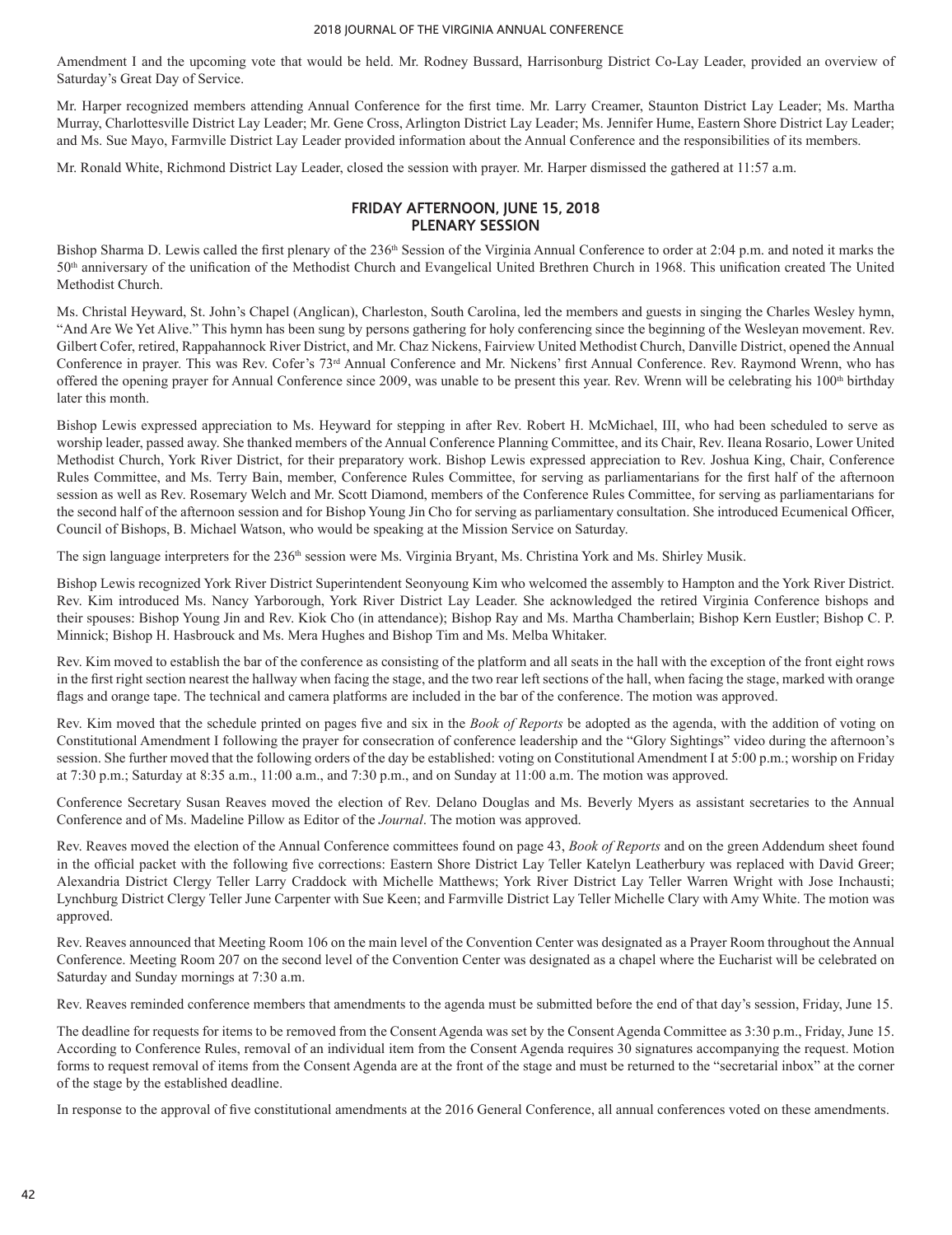The results of balloting by the Virginia Annual Conference were:

| Amendment I   | Yes 1101 | No 469 |
|---------------|----------|--------|
| Amendment II  | Yes 1137 | No 435 |
| Amendment III | Yes 1490 | No 79  |
| Amendment IV  | Yes 1533 | No 34  |
| Amendment V   | Yes 1385 | No 180 |

Rev. Reaves explained that all annual conferences reported the results to the Council of Bishops for ratification. After the votes on the Constitutional Amendments were ratified, the General Conference Secretary discovered that the wording for Constitutional Amendment I included a sentence that should have been omitted. The inclusion of this sentence requires another vote by annual conferences on this specific constitutional amendment. In establishing an order of the day for the annual conference agenda, a revote on Constitutional Amendment I will be taken at 5:00 p.m. this afternoon. Rev. Reaves asked members to bring to the secretary's desk a written copy of all motions and reports made from either the podium or the floor.

Rev. Joshua King, Chair, Rules Committee, presented the report of the Rules Committee located on page 44 with recommendations on pages 45-46, *Book of Reports*. In addition to this year's written report, the Rules Committee has included in the official packets a table of often used parliamentary procedures from *Robert's Rules of Order.*

Rev. King explained that the report of the Rules Committee included three main recommended changes:

- 1.) Replace Clergy Session Nominations at III.C.2.b with Clergy Nominations from the Floor.
- 2.) Replace Laity Session Nominations at III.D.5 with Lay Nominations from the Floor:
- 3.) Strike II.B Resolutions in whole and replace it with II.B Presentations followed by:

1.) Requests for inclusion of presentations for the annual conference agenda shall be submitted to the Director of Connectional Ministries by the due date for the publication of the *Book of Reports*. The author or originating agency must be identified if other than the submitter(s) of the proposal."

- 4.) Add a new sub-section "C" named Petitions to read: "II.C PETITIONS followed by:
	- 1.) An area designated by the annual conference planning committee shall be determined for receiving signatures for petitions."

The recommendations were approved.

Rev. Helen Casey-Rutland, Williamsburg United Methodist Church, York River District, moved that Section F of the rules on page 22, *Book of Reports,* under 3.(b) be amended "after the word 'delegates' add 'and/or alternates.'" The motion was approved.

Rev. Mochel Morris, retired, Rappahannock River District, moved that in section III, there be inserted:

*A new number 8 after F.7 and renumber the current number 8 to be changed to 9. The new number 8 would read: a 20 minute pause in the balloting shall be observed each time the number of elected delegates reaches a multiple of three since the last pause. During these pauses, the Bishop may lead the conference in conduct of its usual business, including the work of prayer, discernment and reflection. After all General Conference delegates have been elected, there will be a pause of 20 minutes before the jurisdictional balloting begins. When five of the Jurisdictional delegates have been elected, there will be a final 20 minute pause.*

The motion was not approved.

Rev. Erin Geoffrion, member, Commission on the Status and Role of Women (COSROW), presented a report on monitoring. She noted that the Commission on Disabilities, COSROW, and the Commission on Ethnic Minority Concerns and Advocacy play an important role in helping the Annual Conference hear "the voices of everyone God calls to the table."

Roanoke District Superintendent Kathleen Overby Webster presented the Report of the Cabinet, pages 45-47, *Book of Reports*. She then presented for election the nominees for District Committees on Ordained Ministry (DCOM) listed on the gold sheet found in the official packet with the following correction under Winchester District should be Wilma Jennings instead of Wilma Jenkins. She presented nominees for members of the District Boards of Church Location and Building, found on the violet sheet in the official packet. The nominees were elected, as presented.

 Rev. Overby Webster presented the remaining sections of Minute Questions 14, 15 and 16, found on the white sheets in the official packet, for approval with the following corrections:

- 1.) Remove the following from 14.f (3) Satellite Congregation: Bethel United Methodist Church, Roanoke District, 344 Locust Bottom Road, Eagle Rock, Va. It is correctly listed under 14.f.(4) Chartered Local Church.
- 2.) Under Minute Questions 14.j What cooperative parishes in structured forms have been established? Under Parish Name, add Forest/ Forest Road Cooperative Parish. Under Church Name add Forest and Forest Road. Under district, add Lynchburg. Additionally, under Parish Name, add Shiloh/Mt. Olivet. Under Church Name, add Shiloh and Mt. Olivet. Under district, add Lynchburg.
- 3.) Minute Question 16: The Eagle Rock Charge: correction of the spelling of two names: Eagle Rock, not Road, and Shiloh (without an  $(a')$ .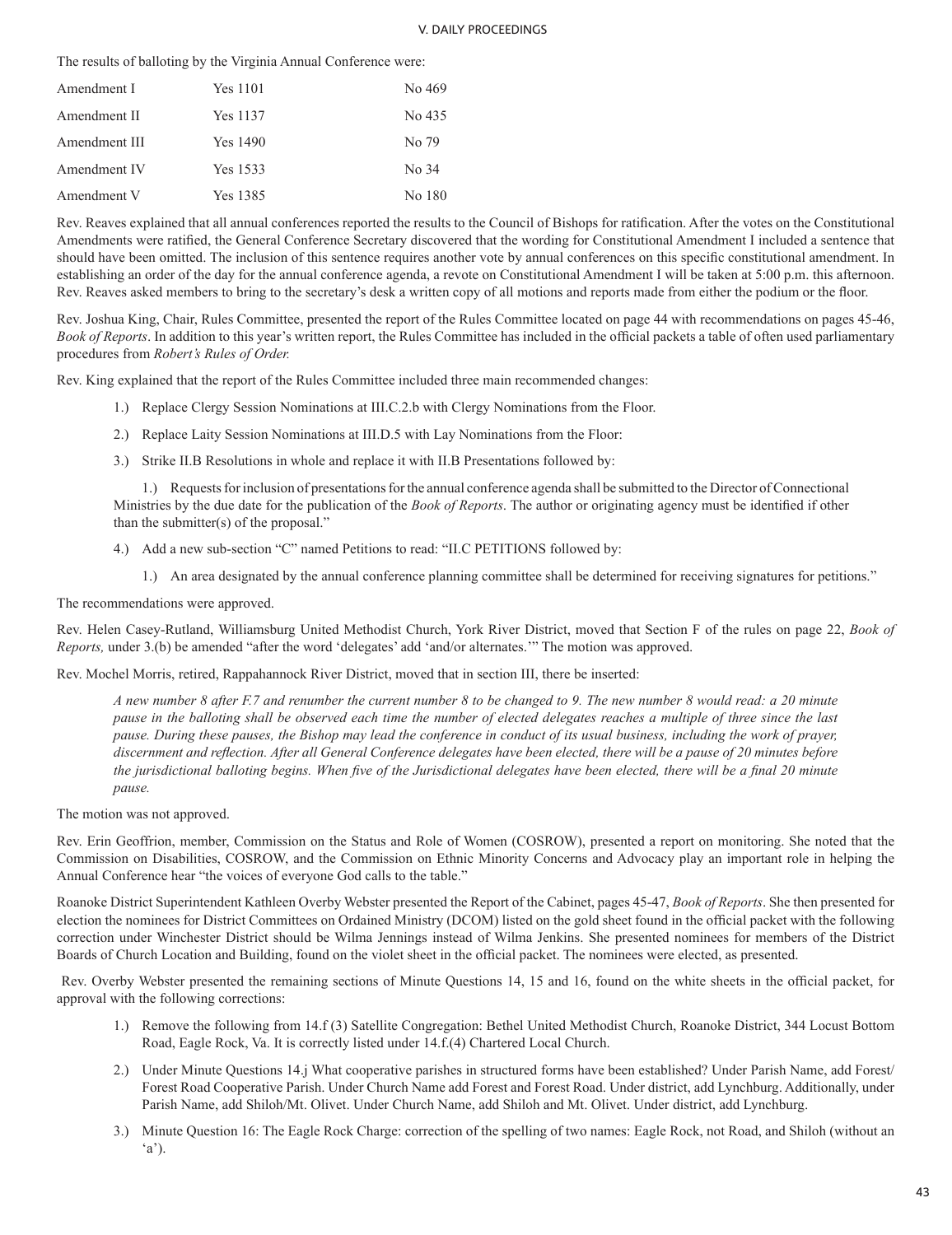### Charlottesville District Superintendent Danny Kesner moved the following:

*Be it resolved that Bethel United Methodist Church on the Charlottesville District be discontinued effective 30 June 2018 and that all property, real and personal, tangible and intangible of the church be transferred to the Charlottesville District Board of Trustees and that the membership of Bethel United Methodist Church on the Charlottesville District be transferred to Batesville United Methodist Church except for each member who directs his/her membership be transferred to another church be transferred to that church.* 

## The motion was approved.

Elizabeth River District Superintendent Wayne Snead moved the following:

*Be it resolved that Chesapeake Avenue United Methodist Church on the Elizabeth River District be discontinued effective 30 June 2018 and that all property, real and personal, tangible and intangible of the church be transferred to the Elizabeth River District Board of Missions, Inc. and that the membership of Chesapeake Avenue United Methodist Church on the Elizabeth River District be transferred to Portlock United Methodist Church except for each member who directs his/her membership be transferred to another church be transferred to that church.* 

The motion was approved.

#### Lynchburg District Superintendent Scott Davis moved the following:

*Be it resolved that Salem (Appomattox) United Methodist Church on the Lynchburg District be discontinued effective June 30, 2018 and that all property, real and personal, tangible and intangible of the church be transferred to the Lynchburg District Board of Trustees and that the membership of Salem (Appomattox) United Methodist Church on the Lynchburg District be transferred to Tyreeanna United Methodist Church except for each member who directs his/her membership be transferred to another church be transferred to that church.* 

#### The motion was approved.

### Rev. Davis made the motion:

*Be it resolved that Big Island United Methodist Church on the Lynchburg District be discontinued effective June 30, 2018 and that all property, real and personal, tangible and intangible of the church be transferred to the Lynchburg District Board of Trustees and that the membership of Big Island United Methodist Church on the Lynchburg District be transferred to Cove United Methodist Church except for each member who directs his/her membership be transferred to another church be transferred to that church.* 

## The motion was approved.

#### Rev. Davis further moved:

Be it resolved that St. James United Methodist Church on the Lynchburg District be discontinued effective June 30, 2018 and that *all property, real and personal, tangible and intangible of the church be transferred to the Lynchburg District Board of Trustees and that the membership of St. James United Methodist Church on the Lynchburg District be transferred to Emmanuel United Methodist Church except for each member who directs his/her membership be transferred to another church be transferred to that church.*

The motion was approved.

Rev. Overby Webster moved the following:

*Be it resolved that Bethel United Methodist Church, Eagle Rock, on the Roanoke District be discontinued effective 30 June 2018 and that all property, real and personal, tangible and intangible of the church be transferred to the Roanoke District Board of Missions, Inc. and that the membership of Bethel (Eagle Rock) United Methodist Church on the Roanoke District be transferred*  to Glen Wilton United Methodist Church except for each member who directs his/her membership be transferred to another *church be transferred to that church.* 

## The motion was approved.

Staunton District Superintendent Dave Rochford moved the following:

*Be it resolved that West View United Methodist Church on the Staunton District be discontinued effective 30 June 2018 and that all property, real and personal, tangible and intangible of the church be transferred to the Staunton District Board of Mission, Inc., and that the membership of West View United Methodist Church on the Staunton District be transferred to Cherryvale United Methodist Church except for each member who directs his/her membership be transferred to another church be transferred to that church.* 

## The motion was approved.

Winchester District Superintendent Larry Thompson moved the following:

*Be it resolved that Pleasant Valley United Methodist Church on the Winchester District be discontinued effective 30 June 2018 and that all property, real and personal, tangible and intangible of the church be transferred to the Winchester District Board of Mission, Inc., and that the membership of Pleasant Valley United Methodist Church on the Winchester District be transferred*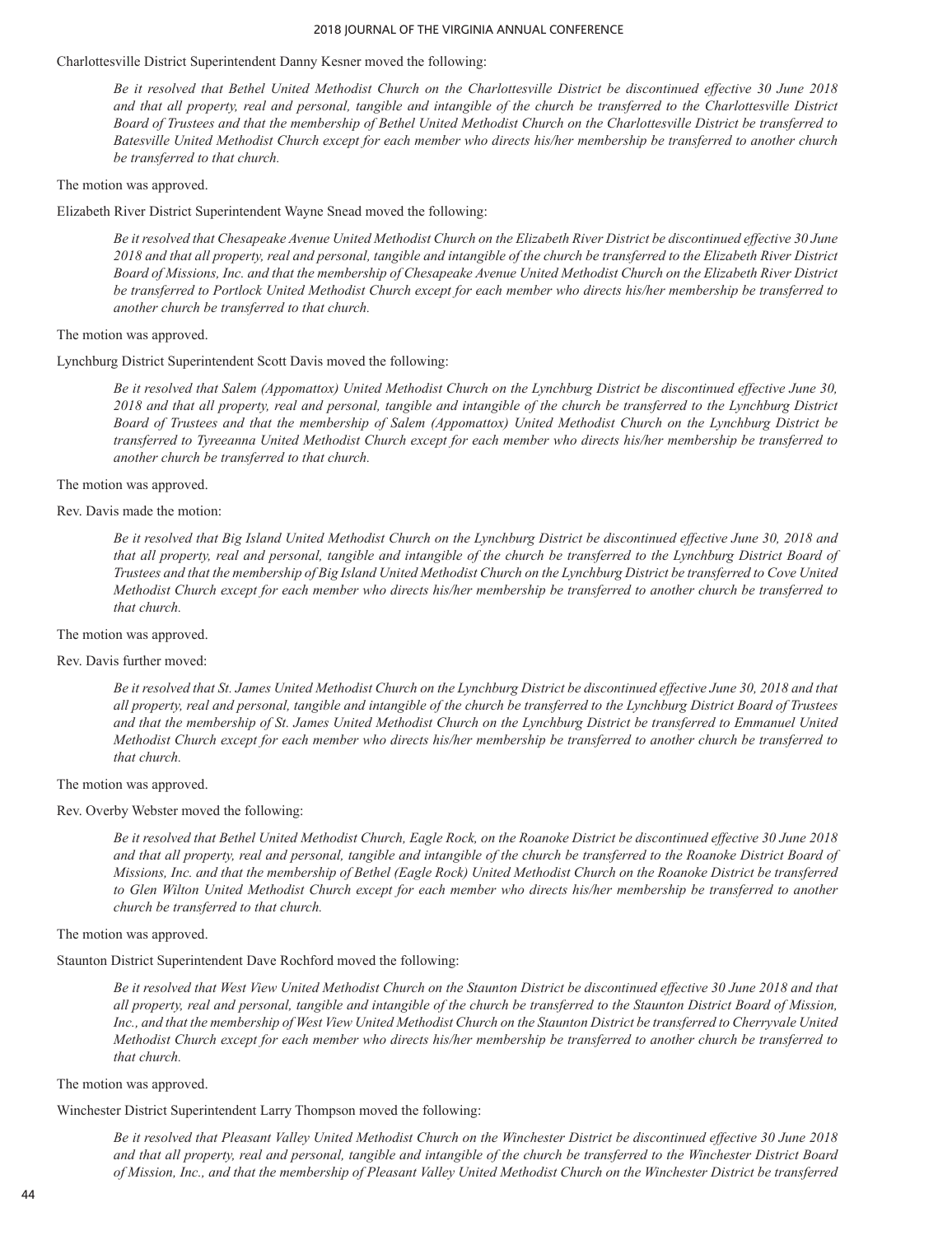to Little Mountain United Methodist Church except for each member who directs his/her membership be transferred to another *church be transferred to that church.* 

The motion was approved.

Rev. Thompson also made the following motion:

*Be it resolved that Chestnut Grove United Methodist Church on the Winchester District be discontinued effective 30 June 2018 and that all property, real and personal, tangible and intangible of the church be transferred to the Chestnut Grove Cemetery Association, Inc., and that the membership of Chestnut Grove United Methodist Church on the Winchester District be transferred*  to Pine Grove United Methodist Church except for each member who directs his/her membership be transferred to another *church be transferred to that church.* 

The motion was approved.

Rev. Overby Webster prayed over the churches being discontinued. She gave thanks to God for the ministry they had provided and extended the hope that the influence of their discipleship would be experienced in new places, among new people. She moved the adoption of Minute Questions 14-16. The motion was approved.

Rev. Mark Ogren, Director, Center for Congregational Excellence, presented new faith communities beginning on July 1, 2018. Fairfax United Methodist Church, Alexandria District, will become a multi-site church. Rev. David Bonney is the lead pastor and Rev. Minoo Kim will be the church planter. Floris United Methodist Church, Arlington District, will add another satellite, Restoration Loudon. Rev. Tom Berlin is the lead pastor and Rev. Jake McGlothin will be the church planter.

Rev. Ogren recognized Korean United Methodist Church of Koinonia, Arlington District, which was started in 2008 by Korean United Methodist Church of Greater Washington, Arlington District. Korean United Methodist Church of Koinonia will be chartered on July 1, 2018. It is led by Rev. Young Bong Kim. Bishop Lewis greeted the church-start pastors and offered a prayer for the new churches and the communities they will serve.

Bishop Lewis acknowledged her mother, Ms. Alethia Lewis, and her sister, Ms. Le'Ontyne Buggs, who are attending their second Virginia Annual Conference. Following this she reviewed the conference vision. The Virginia Annual Conference Vision is to be "Disciples of Jesus Christ who are lifelong learners who influence others to serve." All United Methodist Churches in the Virginia Annual Conference will have a process of intentionally forming disciples of Jesus Christ for the transformation of the world by 2020. Bishop Lewis encouraged churches to begin the process with prayer, then have a conversation about your church's potential mission field for intentionally forming disciples. She presented three resources:

- 1.) *#SEEALLTHEPEOPLE Developing an Intentional Discipleship System: A Guide for Congregations* by Junius B. Dotson; www. SeeAllThePeople.org (Discipleship Ministries)
- 2.) *Engaging Your Community: A Guide to Seeing All the People* by Junius B. Dotson (Discipleship Ministries)
- 3.) *Membership to Discipleship: Growing Mature Disciples Who Make Disciples* by Phil Maynard

Mr. Warren Harper, Conference Lay Leader, delivered the laity address. During his address he spoke of the many learning opportunities he had throughout the past year. He discussed Bishop Kenneth Carder's blog "ShiftingMargins" (Shiftingmargins.com). His blog often discusses life with his wife, Linda, who lives with Alzheimer's disease. Bishop Carder writes, "What is the sacred within the present moment? It is LOVE! Love transforms the present moment into a sacrament!" Mr. Harper quoted 1 Peter 4:10, "Each of you should use whatever gift you have received to serve others as faithful stewards of God's grace and in its various forms." He then encouraged members of conference to take love outside to Hampton and beyond.

Mr. Neal Wise, Chair, Site Selection Committee, presented the committee's report located on page 51, *Book of Reports.* The Site Selection Committee recommended the 2023 Annual Conference be held in Roanoke on June 15-17. The recommendation was approved.

Bishop Lewis reminded everyone that Annual Conference will begin on Thursday and end on Saturday next year. She spoke about the importance of honoring fathers and father figures and with this in mind, pastors will be with their congregations and have the possibility of being with their children on Father's Day.

Bishop Lewis introduced a "Glory Sightings" video about the SHEEP Ministry of South Hill United Methodist Church, Farmville District. SHEEP stands for South Hill Elementary Educational Program and was begun with a grant from the Annual Conference.

Rev. Reaves reported that no items had been removed from the Consent Agenda. Bishop Lewis presented the Consent Agenda, consisting of the following reports (page numbers refer to the *Book of Reports*): page 155, Association of Retired Ministers and Spouses; page 145, Bishops' Foundation; page 77, Church and Society; page 110, Church Development Team; page 79, Communications, Virginia United Methodist, Inc.; page 157, The Virginia United Methodist Credit Union, Inc.; page 111, Commission on Disabilities; page 80, Board of Discipleship; page 144, Committee on Episcopacy; page 111, Commission on Ethnic Minority Concerns and Advocacy; page 162, United Methodist Foundation; page 114, GraceInside; page 86, Heart Havens; page 93, Board of Higher Education and Campus Ministries; page 158, Virginia Conference Historical Society; page 90, Virginia United Methodist Housing Development; page 106, Board of Laity; page 83, Conference Missional Ministries Board; page 140, Board of Ordained Ministry; page 157, PAUMCS; page 87, Pinnacle Living; page 155, Preachers' Relief Society; page 156, Retired Clergy Housing Corporation; page 51, Site Selection Committee; page 115, Society of St. Andrew; page 113, Commission on Status and Role of Women; page 144, Conference Trustees; page 89, United Methodist Family Services; page 107, United Methodist Men; page 146, United Methodist-related Schools; page 109, United Methodist Women; page 116, Virginia Council of Churches; page 117, Virginia Interfaith Center for Public Policy; page 91, Wesley Housing Development Corporation. The Consent Agenda was approved as presented with page number corrections as listed above.

Rev. Joe T. Carson, III, Chair, Conference Commission on Equitable Compensation, presented the report found on pages 52-53, *Book of Reports.*  He noted that the Equitable Compensation Commission had a positive balance at the end of 2017 of approximately \$131,000. The recommended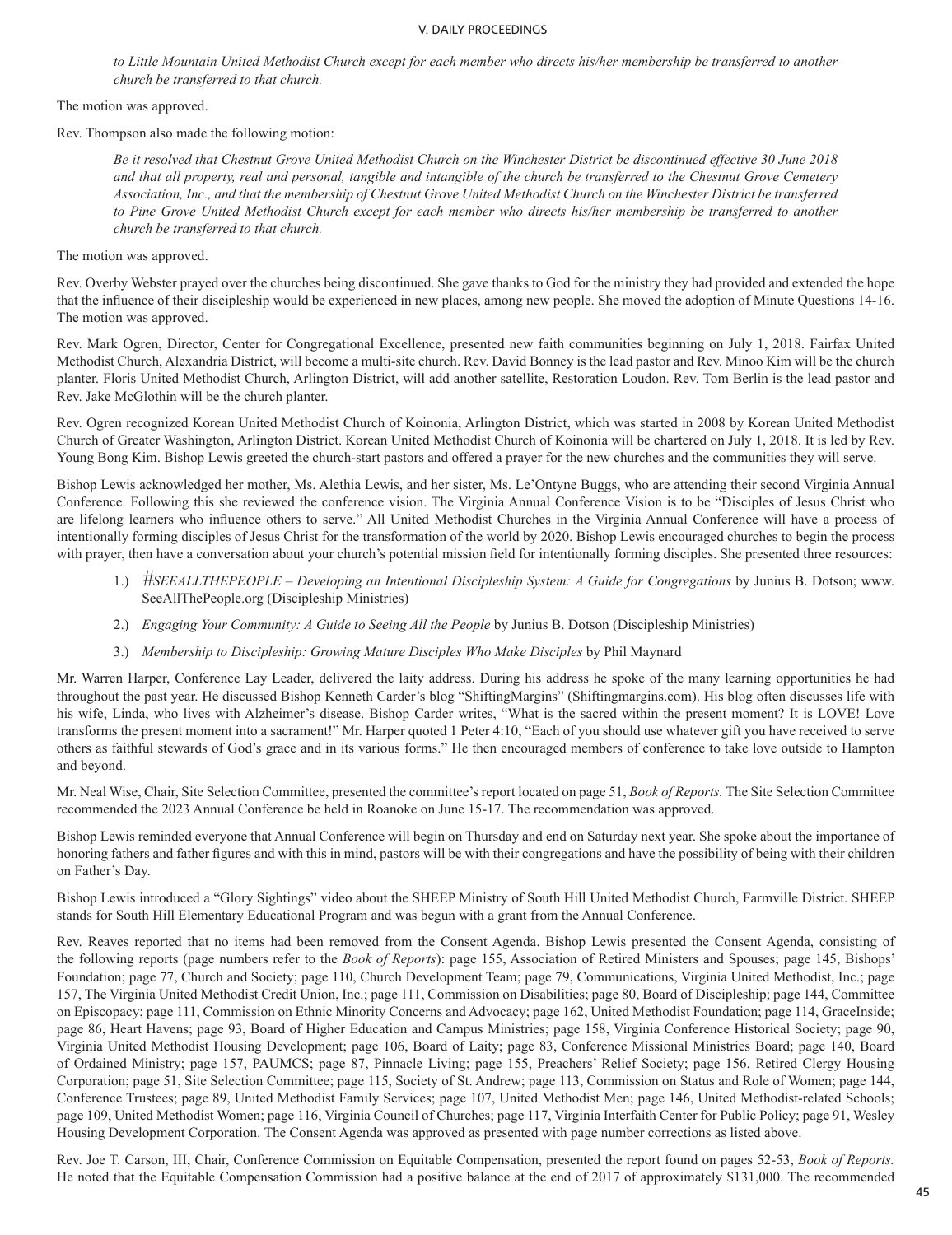Equitable Compensation Fund apportionment for 2019 is \$350,000. Rev. Carson recommended that no change be made to the current Minimum Compensation Schedule for 2018. This would set the Minimum Compensation Schedule for 2019 at \$42,000 for Full Connection Pastors, \$38,500 for Provisional and Associate Members and \$36,000 for Local Pastors. The recommendation was approved.

Rev. Carson reported that the Commission on Equitable Compensation also recommended no change from the 2018 floor schedule. This would set the floor schedule for 2019 at \$28,000 for Full Connection Pastors, \$25,600 for Provisional and Associate Members and \$24,000 for Local Pastors. The recommendation was approved.

Mr. Ken Peterson, President, Virginia United Methodist Pensions, Inc. (VUMPI) presented the Board's report found on pages 54-72, *Book of Reports.*  He began by pointing out that for 2019, VUMPI recommends three new health plans that will replace the Conference's current health plans. The changes are described in Report 2. These recommendations are intended to improve the health plans available to Virginia Conference clergy, contain health care costs, and make strategic adjustments to avoid the so called "Cadillac tax" penalty under the Affordable Care Act. For 2019, VUMPI makes the following nine recommendations:

- 1.) Total apportionments of \$16,520,000. This is a 250,000 dollar reduction from last year. This is the fifth consecutive year in which the total VUMPI apportionment is either unchanged or reduced from the prior year.
- 2.) The establishment of three new Conference health plans as noted above with four notable provisions. First, clergy who have accumulated medical credits in the Clergy Managed Care Plan be given the option to remain in that plan in 2019 so that those credits are not lost. Second, the current medical plan made available to clergy receiving Comprehensive Protection Plan disability benefits, and to surviving spouses and dependent children of clergy, be offered in 2019 with no changes in the plan design. Third, Pre-Medicare-eligible clergy, who currently only have the option to enroll in the PPO plan, be able to enroll in either the PPO Core plan or the PPO Buy-Up plan in 2019, which gives that group of retirees a choice of plans, where currently there is only one option. Fourth, the two Conference dental plans continue to be offered in 2019 with no plan design changes.
- 3.) The launch of a new vision plan in 2019.
- 4.) The expansion of the enrollment tiers with can be found on page 64, *Book of Reports.* Expressed as a percentage of the 2018 total cost, the rate of increase for those enrolling in the new family coverage tier generally will be about 2 to 3%. The Conference-sponsored health plans for both pre-Medicare-eligible and Medicare-eligible retirees will continue to be on the two-tier enrollment structure in 2019.
- 5.) The elimination of the Retiree Health Plan Access fee, which allowed clergy with at least ten years of full time Virginia conference ministry to freeze their years of service as well as the elimination of the requirement that a clergyperson have ten consecutive years of full time ministry immediately preceding retirement. Instead, retiree health plan eligibility would be based on the total of all years of full time appointed ministry in Virginia Conference churches, plus all years of full time ministry other than in Conference churches but with enrollment in the Conference health plan.
- 6.) Regarding the calculation of pension benefits of the Pre-82 pension program, the Past Service Rate would be increased from \$565 to \$570 in 2019.
- 7.) No change be made to funding for the Clergy Retirement Security Program and the Comprehensive Protection Plan.
- 8.) Is a summary of the 2019 comprehensive benefit funding plan that is required by the *2016 Book of Discipline, ¶* 1506.6. The plan should demonstrate the ability to fund all financial obligations associated with VUMPI-administered benefit plans in 2019. The plan is to be submitted to Wespath.
- 9.) Is a resolution addressing clergy housing tax exclusions, as allowed under the Internal Revenue Service rules. The full resolution can be found on pages 71-72, *Book of Reports.* Upon Conference approval, VUMPI will make copies of this resolution available on its website for income tax filing purposes.

The preceding nine recommendations were presented for approval. The recommendations were approved.

Dr. Carlos Liceaga, Ms. Iris Gunter Smith and Rev. Gary Miller, members, The Common Table for Church Vitality, presented the report of Common Table, pages 73-77, *Book of Reports.* They lifted up highlights related to ministries that fall under the direction of the Common Table.

Ms. Susan Healey, Monumental United Methodist Church, James River District, described her experience with the United Methodist Committee on Relief (UMCOR) after losing a home to Hurricane Matthew and then having her next residence destroyed by lightning. Through UMCOR, people came from all over to rebuild her house and her life. She said, "these workers showed me the power and the grace of God working in and with and through them." Ms. Healey closed her remarks saying, "The Holy Spirit and the light of Jesus Christ shines through you."

Bishop Lewis then prayed with Ms. Healey and the Annual Conference.

Dr. Liceaga presented the following:

- 1.) Recommendation 3 for approval, page 76, *Book of Reports*: Approve the resolution by the Virginia Conference Commission on Archives and History regarding United Methodist Historic Site No. 7: William Watters Grave, McLean, Virginia, Heritage Landmark as found in the *Book of Reports* (Resolution 8, page 175).
- 2.) Recommendation 4 found on pages 76-77, *Book of Reports,* by the following boards for approval which states:
	- a. By the Board of Discipleship, the endorsement of Rev. Gregory West as a general evangelist according to the standards of the General Board of Discipleship;
	- b. By the Board of Discipleship regarding changes in the Standing Rules related to the structure of its board;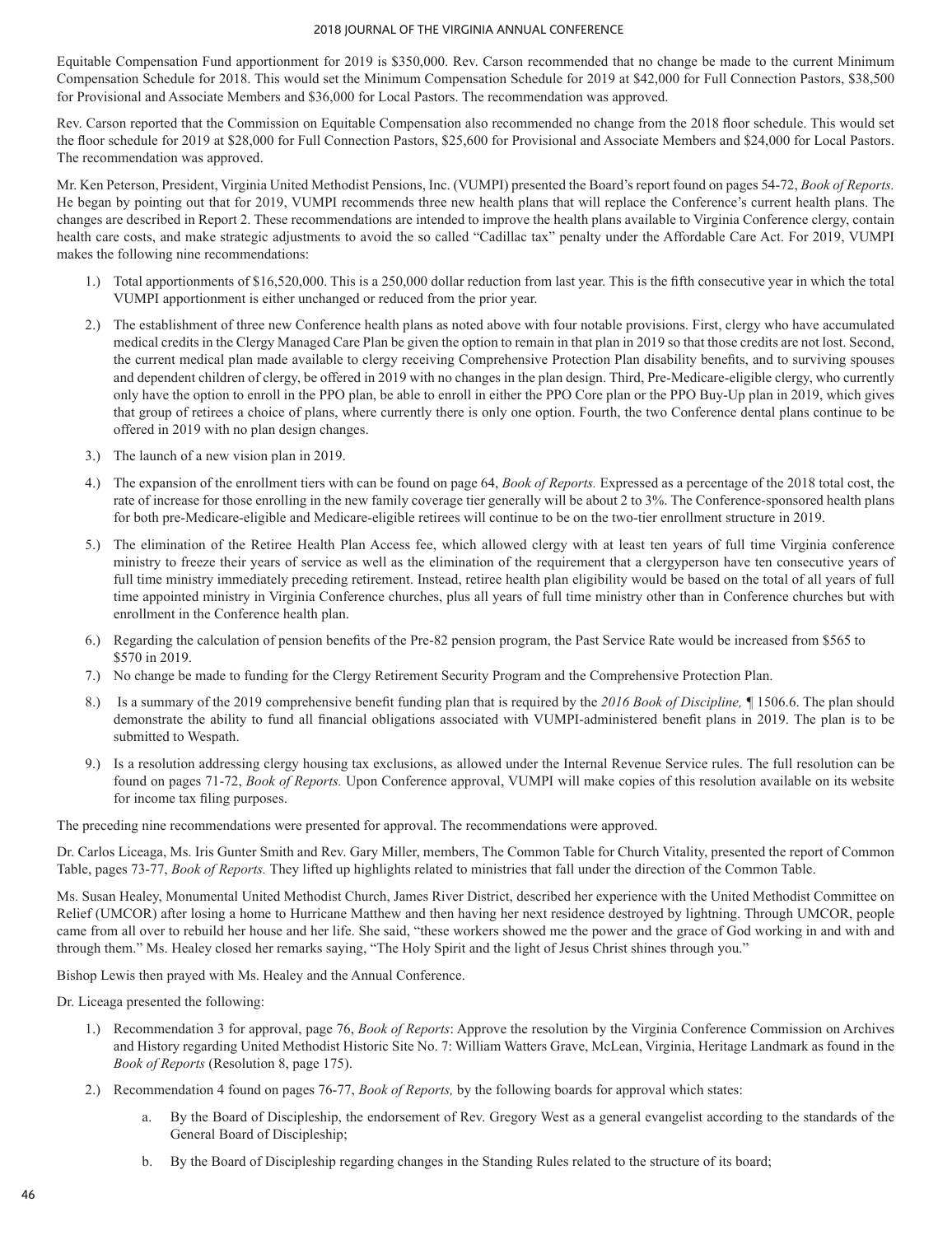- c. By Missional Ministries regarding special offerings for Heart Havens, United Methodist Family Services of Virginia, and Virginia United Methodist Homes, Inc.
- d. By Missional Ministries that the Relationship Agreements as presented to the Missional Connections Team of the Conference Missional Ministries Board between the Virginia Conference and Heart Havens, Inc.; Pinnacle Living.; United Methodist Family Services of Virginia; Virginia United Methodist Housing Development Corporation; and Wesley Housing Development Corporation, be continued.

Rev. Charles Swadley, Williamsburg United Methodist Church, York River District, made a motion that:

*The Common Table initiate a study on how the future relationship of the local churches, the districts and the Virginia Conference may be strengthened for the ecumenical work of the body of Christ united in witness to the Commonwealth of Virginia through the Virginia Council of Churches; and further that the results of this study be reported with recommendations and future funding levels to the 2019 Annual Conference.*

Rev. Marc Brown accepted Rev. Swadley's motion on behalf of the Common Table. The motion was approved. The recommendations were approved.

Ms. Pat Hickman, Connectional Ministry staff member for over 40 years, was recognized for her work through the Virginia Conference.

Mr. Warren Harper and Rev. Marc Brown, co-chairs, Conference Leadership Discovery and Development Team (CLDDT) presented their report, pages 119-123, *Book of Report*s, and in the Addendum found in the official packet.

Mr. Harper offered for election the nominations to committees, commissions, boards and agencies of the annual conference found on pages 119-123, *Book of Reports* and the Addendum, with the addition of Rev. Fred Okello as a clergy nominee to the Commission on Ethnic Minority Concerns and Advocacy. The motion was approved.

Bishop Lewis asked all persons serving in leadership through all conference boards and agencies to stand as they were able. She prayed over the conference leadership and consecrated them for the work before them.

A "Glory Sightings" video about Park View Community Mission, Lynchburg District, highlighting the foodbank, was shown.

Rev. Reaves presented the constitutional amendments found on the salmon colored sheet in the official packet. She reminded members where the bar of the conference was set and reviewed voting eligibility for constitutional amendments. Rev. Reaves reported that after the votes on the proposed Constitutional Amendments from the 2016 General Conference were ratified, the General Conference Secretary discovered that the wording for Constitutional Amendment I included a sentence that should have been omitted. This discovery requires another vote by annual conferences on this specific constitutional amendment.

Rev. Reaves explained that the outcome of a vote on a constitutional amendment is determined by the total vote of all members of all annual conferences and the results of the balloting on the proposed constitutional amendments will be submitted directly to the Executive Secretary of the Council of Bishops without announcement in the Annual Conference session.

Head Teller, Rev. Kyungsuk Cho, explained the balloting procedure. Ballots were distributed. Bishop Lewis opened the balloting. After all members of Conference voted, the balloting was closed and ballots taken up by the tellers.

Rev. Reaves announced the following:

- 1.) The Scuttle Bus will be available to pick up and drop off people going between their cars and the Convention Center.
- 2.) Please remove all items from seats in preparation for the evening's worship.
- 3.) Bishop Lewis' book recommendations will be at the Cokesbury display in the display area.
- 4.) Annual Conference members are encouraged to wear their Great Day of Service t-shirts to tomorrow morning's session. T-shirts may be received through donations in support of tomorrow's Great Day of Service.
- 5.) The Board of Communication is selling cooling towels for the Great Day of Service.
- 6.) The annual conference mission offering will be received during the 11:00 a.m. worship service tomorrow.
- 7.) The Eucharist will be celebrated on Saturday and Sunday mornings at 7:30 a.m. in Room 207.
- 8.) The next 5 Talent Academy will take place on October 30, 2018 using a new format featuring four different speakers. The topic is on worship. Bishop Lewis will be preaching to open the day and doing a presentation in the afternoon.
- 9.) Bishop Lewis will be conducting a Wesley Heritage Tour that will expand our knowledge of the ministry of John Wesley. Please consider this her personal invitation to be a part of this adventure in faith and join her in experiencing a once in a lifetime journey! The tour will be on April 23 – May 1, 2019.

The plenary session recessed for dinner at 5:10 p.m. following the announcements.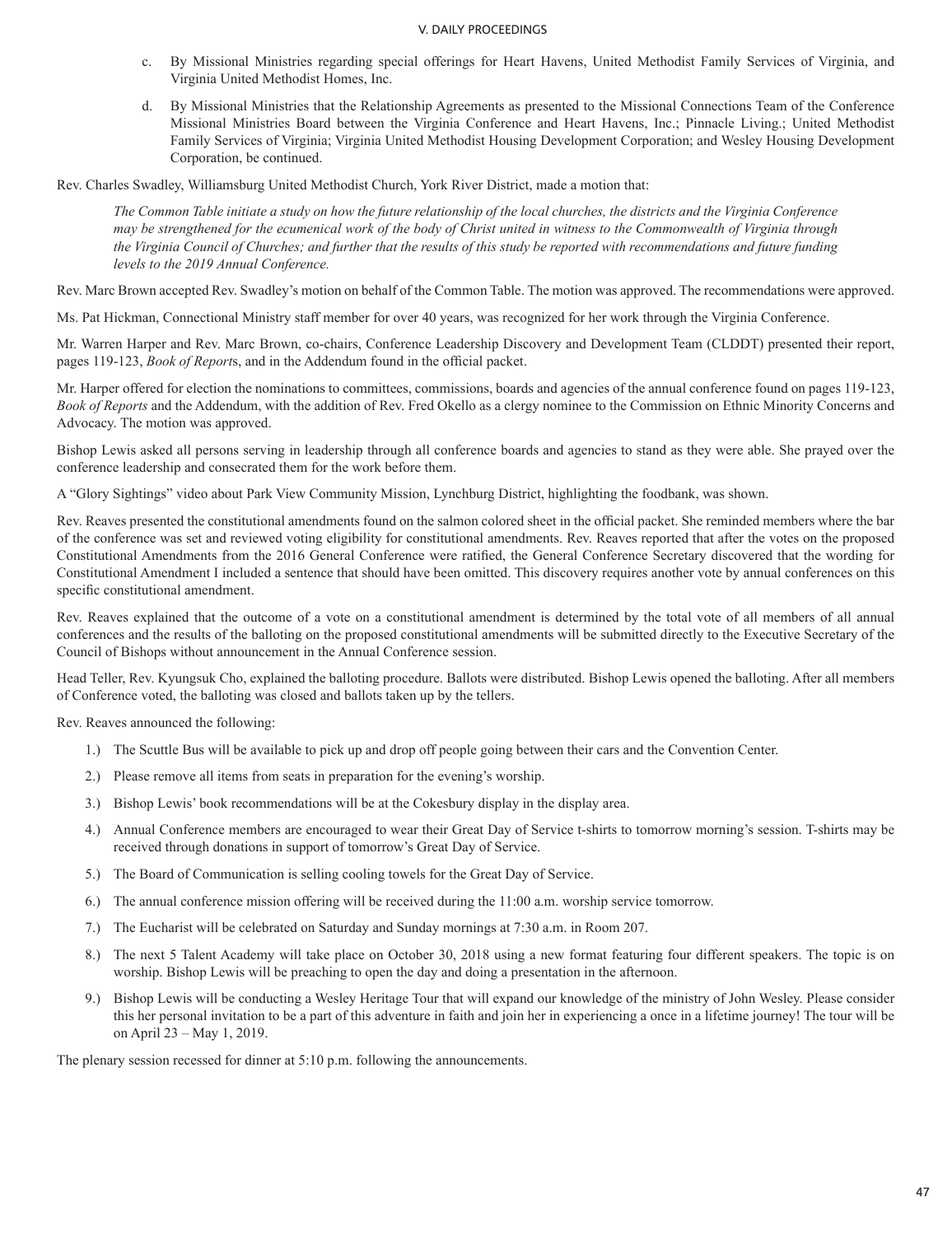# **FRIDAY EVENING, JUNE 15, 2018 SERVICE OF REMEMBRANCE AND HOLY COMMUNION**

A Service of Remembrance and Holy Communion began at 7:30 p.m. Worship leader for the service was Bishop Sharma D. Lewis. Rev. Ileana Rosario, Lower United Methodist Church, York River District, preached on the theme, "Love Never Ends," based on Revelation 7:9-17. Her message proclaimed that "the communion of saints is a promise that when we serve, God uses us to bless others." The communion of saints is also "a miracle of love that never ends. We celebrate and honor those who came before us. It is a blessing that we will see them again!"

Ms. Christal Heyward, St. John's Chapel (Anglican), Charleston, South Carolina led the music. The deacon assisting the Bishop was Rev. C. Milton Rodgers, Grace United Methodist Church, Alexandria District. The liturgists were: Rev. Fred Ouma Okello, New Beginnings United Methodist Church, Eastern Shore District; Mr. Chad Sokolowski, Restoration United Methodist Church, Charlottesville District; Rev. Marie Elizabeth Misiaszek, Woodlake United Methodist Church, Richmond District; and Rev. Daniel Burch, Warsaw United Methodist Church, Rappahannock River District. Acolytes for the service were Ms. Caroline Pope and Ms. Ann Cook, both from Trinity United Methodist Church, Smithfield, James River District. Ms. Robin Griffin, Trinity United Methodist Church, Smithfield was the bell ringer. Also assisting in the service was Rev. Susan Reaves, Annual Conference Secretary.

Three white candles were lit on stage in remembrance of the three persons who lost their lives during the Charlottesville protest held on August 12, 2017. During the service, memorial candles on the worship table were lit, a bell was rung and persons stood as Rev. Reaves read the names of clergy, diaconal ministers, clergy spouses and the lay members of the Virginia Annual Conference who died during the previous year. Following the reading of the names, the assembled were invited to name and pray aloud for the members of their church who had died during the previous year. The congregation joined in giving thanks to God for each of these faithful people. As the communion elements were brought forward liturgical dancers entered the worship space. Dr. Josie Hoover, Adjunct Professor of Liturgical Dance, Wesley Theological Seminary, Washington, D.C. choreographed their movements. Bishop Lewis presided over Holy Communion.

Following the benediction, the evening session was adjourned at 9:07 p.m.

# **SATURDAY MORNING , JUNE 16, 2018 PLENARY SESSION**

Ms. Christal Heyward, St. John's Chapel (Anglican) Charleston, South Carolina, led the conference in "Singing our Faith" at 8:15 a.m.

Bishop Sharma D. Lewis called the Annual Conference to order at 8:33 a.m.

Bishop Lewis recognized Bishop Hasbrouck and Ms. Mera Hughes who were present at the morning session. Mr. Chris Ganoe, incoming co-chair, Conference Council on Youth Ministries, led the Annual Conference in prayer.

Following the prayer Bishop Lewis thanked Ms. Terry Bain and Mr. Thomas Hassler, members, Rules Committee, for serving as parliamentarians for the morning session and to Bishop B. Michael Watson for being available for parliamentary consultation.

Rev. Stanley Thompson, Chair, Minutes Committee, moved the acceptance of the minutes for the Clergy Executive Session, the Friday afternoon plenary, and the evening worship service. The minutes were approved.

A service celebrating the ministry of clergy who were retiring at the 236<sup>th</sup> Session of the Virginia Annual Conference was held. They were recognized along with their spouses. Bishop Lewis presided. Bishop Lewis noted that the clergy retiring in 2018 represented 1,285.5 years of service. Rev. David Forrest, St. Thomas United Methodist Church, Arlington District, delivered a message titled "Not Driven to Despair" on 2 Corinthians 4:1-10. He shared that we do not need to have all the answers in order to follow Christ. Rev. Forrest affirmed we may not know much about God, but what we do know is so important we need to go around the world and across the street to share it. Liturgists for the service were Ms. Kathy Day, Kenwood United Methodist Church, Richmond District; Rev. Maggie Hasselbach, Highland United Methodist Church, James River District; and Rev. Harold White, New Mission United Methodist Church, Eastern Shore District. Mr. John Fuller, Executive Director, Virginia United Methodist Pensions, Inc., participated in the service. Others assisting in the service were: Rev. Lyndsie Blakely, representing the Order of Deacons; Rev. Lynne Alley-Grant, Chair, Order of Elders; and Rev. Michael Davis, President of Associate Members and Local Pastors. Bishop Lewis greeted the retirees and spouses on stage as statements from the retirees were read.

Ms. Martha Stokes and Rev. Tom Berlin, leaders of the General Conference delegation, brought a report about the 2019 Special Session General Conference scheduled for February 2019. Rev. Berlin reviewed the work of the Commission on a Way Forward and the recommendation of the Council of Bishops (COB). He then outlined the plans put forward by the Commission on a Way Forward to the COB: the One Church Plan, the Connectional Conference Plan and the Traditional Church Plan. By a majority the COB recommend the One Church Plan, but all three plans will be presented by the Commission on a Way Forward.

Ms. Stokes reported that the final report of the Commission will be published on or around July 7, 2018. She noted that the Judicial Council ruled on May 25th that legislative petitions in addition to the report from the COB may be filed as long as the business proposed to be transacted in such petitions is in harmony with the stated purpose in the call. That purpose is to receive and act upon the report from the COB based upon the recommendations of the Commission on a Way Forward.

Ms. Stokes encouraged Annual Conference attendees and local congregations to pray for the entire 2019 Special Session General Conference, especially around Thanksgiving when delegates will receive the legislative materials for the Special Session General Conference. She listed several prayer initiatives as an aid to ongoing prayer. Among those was encouragement to pause and pray for the Special Session Conference for four minutes daily from 2:23-2:26 a.m. and/or p.m. The times represent the dates of the session. She asked the body to pray whenever they could.

Bishop Lewis thanked Rev. Berlin for his work on the Commission on a Way Forward and thanked Floris United Methodist Church for allowing him to work with the Commission over the last 17 months. She told the assembly, "Do not factor out the God factor," in the work of the upcoming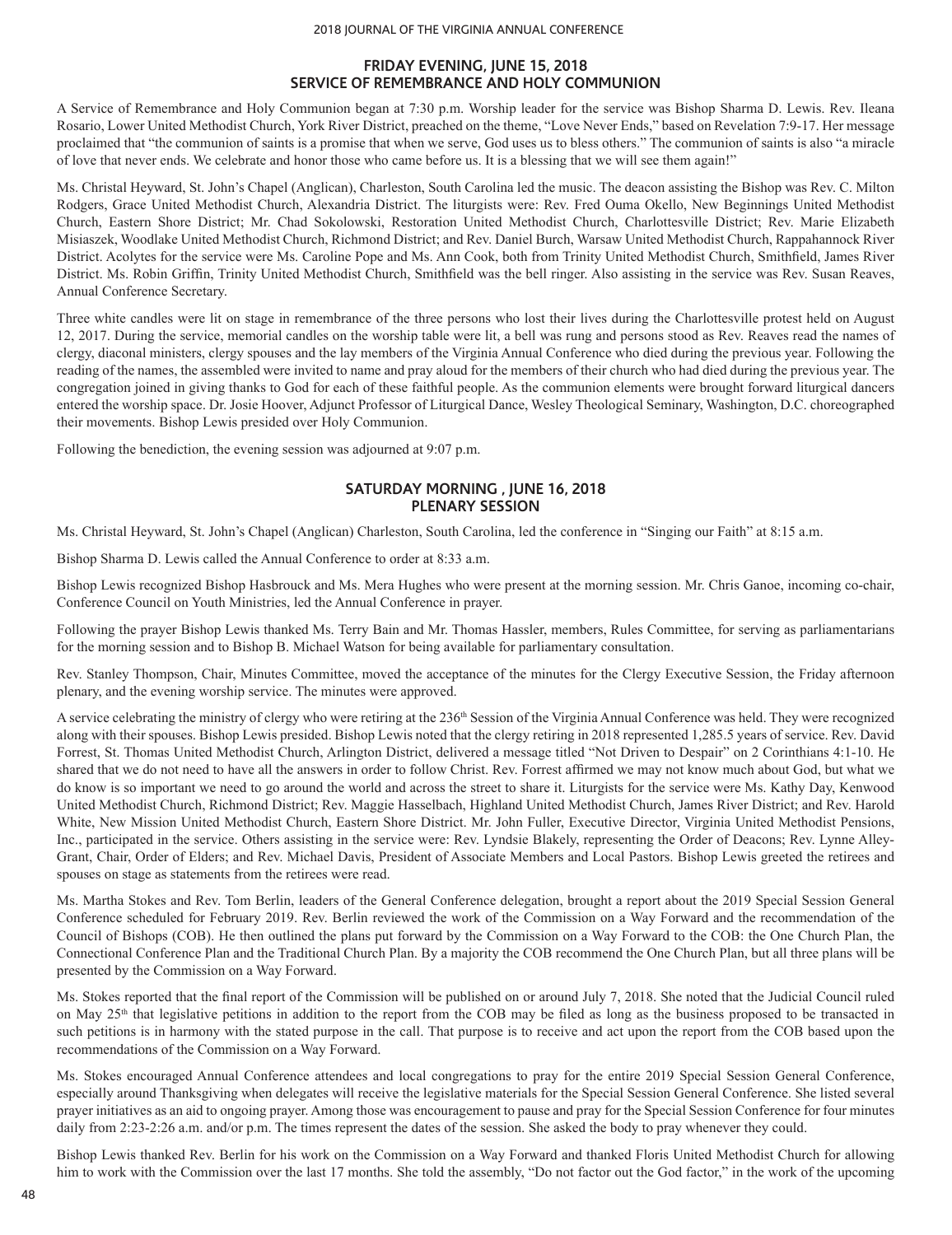Special Session Conference. She encouraged us to "pray and pray and pray." She asked everyone to stretch out a hand toward the Virginia Conference delegation assembled on the platform as she prayed for them and for the Conference.

A "Glory Sightings" video about the Staunton District's HELP medical closet was shown. HELP stands for the Health Equipment Loan Program.

Rev. Melody Tanner, Chair, Committee on Resolutions, gave a brief report on the work of the committee.

Bishop Lewis addressed Resolution 6, Gracious Accommodation Virginia Annual Conference, pages 172-173, *Book of Reports*. She stated that, "It seeks Annual Conference approval to ignore the Trust Clause ¶2501.1, *2016 Book of Discipline.* Resolution 6 seeks to negate, ignore or violate church law and encroaches on the power of the General Conference. Therefore, it is out of order and not properly before the body." Rev. H. O. "Tom" Thomas, retired, Lynchburg District, asked that the writers be allowed to return on Sunday with a new motion from the floor.

Chancellor Steven Brown advised Bishop Lewis to clarify that she will entertain a motion from Rev. Thomas but will not allow an amendment to Resolution 6 as it has been ruled out of order and is not before the body.

Rev. Tanner introduced Resolution 3, Compassionate Support for Members of the Armed Forces, Veterans and Their Families, pages 166-167, *Book of Reports.* It was addressed by Mr. Darin Buse, Fulks Run United Methodist Church, Harrisonburg District. The resolution was approved.

Rev. Tanner introduced Resolution 1, Affirm Unity in Christ, page 165, *Book of Reports.* Rev. Kirk Knave, Braddock Street United Methodist Church, Winchester District, spoke in favor of the resolution.

Ms. Leah McGlynn, First United Methodist Church, Fox Hill, York River, spoke for the resolution and included an amendment within her speech.

An amendment to the resolution was offered by Rev. Bill Davidson, retired, Richmond District, before Ms. McGlynn's speech was recognized as an amendment.

Rev. Davidson's amendment reads, "Be it resolved that the Virginia United Methodist Church supports the recommendation of the Council of Bishops of the One Church Plan and its full development by the Bishops for its presentation to the 2019 General Conference." There was an objection to the amendment and therefore it could not be accepted by the maker of the resolution. A vote was needed to amend the resolution.

A proposal to table the resolution until a later time was made. The motion to table was not approved.

The Davidson amendment was not approved.

Ms. McGlynn's amendment was then addressed. The amendment read as follows:

*"God's saving grace" would become "God's abundant grace" and after "transforms the world." add "For the communion table is His and 'It is because of him that you are in Christ Jesus, who has become for us wisdom from God – that is our righteousness, holiness and redemption' (I Corinthians 1:30)."* 

The question was called and approved.

The McGlynn amendment was not approved.

The question was called for Resolution 1 and the motion was approved.

Resolution 1 was approved.

Rev. John Peters, Executive Director, Association of Educational Institutions, introduced the newest president in the association and 12<sup>th</sup> president of Ferrum College, Dr. David Johns. Dr. Johns offered his thanks to the Virginia Conference and noted that he had once served as a pastor of a United Methodist church in the East Ohio Conference. He then introduced the presidents of the other United Methodist schools supported by the Virginia Conference: Dr. Scott Miller, Virginia Wesleyan University; Dr. Robert Lindgren, Randolph-Macon College; and Dr. Tracy Fitzsimmons, Shenandoah University. The leadership from Randolph-Macon Academy and Randolph College sent greetings as well. A video highlighting student leadership in Virginia Conference United Methodist affiliated institutions was shown. Bishop Lewis greeted the presidents. Dr. David McAllister-Wilson, President, Wesley Theological Seminary, was also recognized.

Ms. Mary Jane Rawley, President, Virginia Conference United Methodist Women, and Ms. Darlene Amon, a longtime board member of the Wesley Community Service Center, presented Mr. John Hatcher with a plaque in recognition of his years of ministry at the Wesley Community Service Center, Portsmouth, Elizabeth River District. Mr. Hatcher retired in April 2017 after working faithfully and humbly for 47 years serving the poor and marginalized in Christ's name.

Bishop Lewis reminded the annual conference members about the Great Day of Service taking place from 2:00 – 5:00 p.m.

Rev. Susan Reaves, Annual Conference Secretary, made the following announcements:

- 1.) The youth delegation would be receiving an offering for the Youth Service Fund prior to Sunday's morning's worship service.
- 2.) The Treasurer's office will have a staff member at the Registration Desk for persons who would like to use a credit card to make a donation to the Annual Conference Offering,
- 3.) Everyone must sign an indemnity form in order to take part in the Great Day of Service.

The morning session was dismissed in preparation for worship.

Bishop Lewis presided over the Mission Worship service. Bishop B. Michael Watson was the guest preacher. He was elected to the episcopacy in 2000 and served first the South Georgia Conference and then the North Georgia Conference. He retired in 2016 and is currently a member of the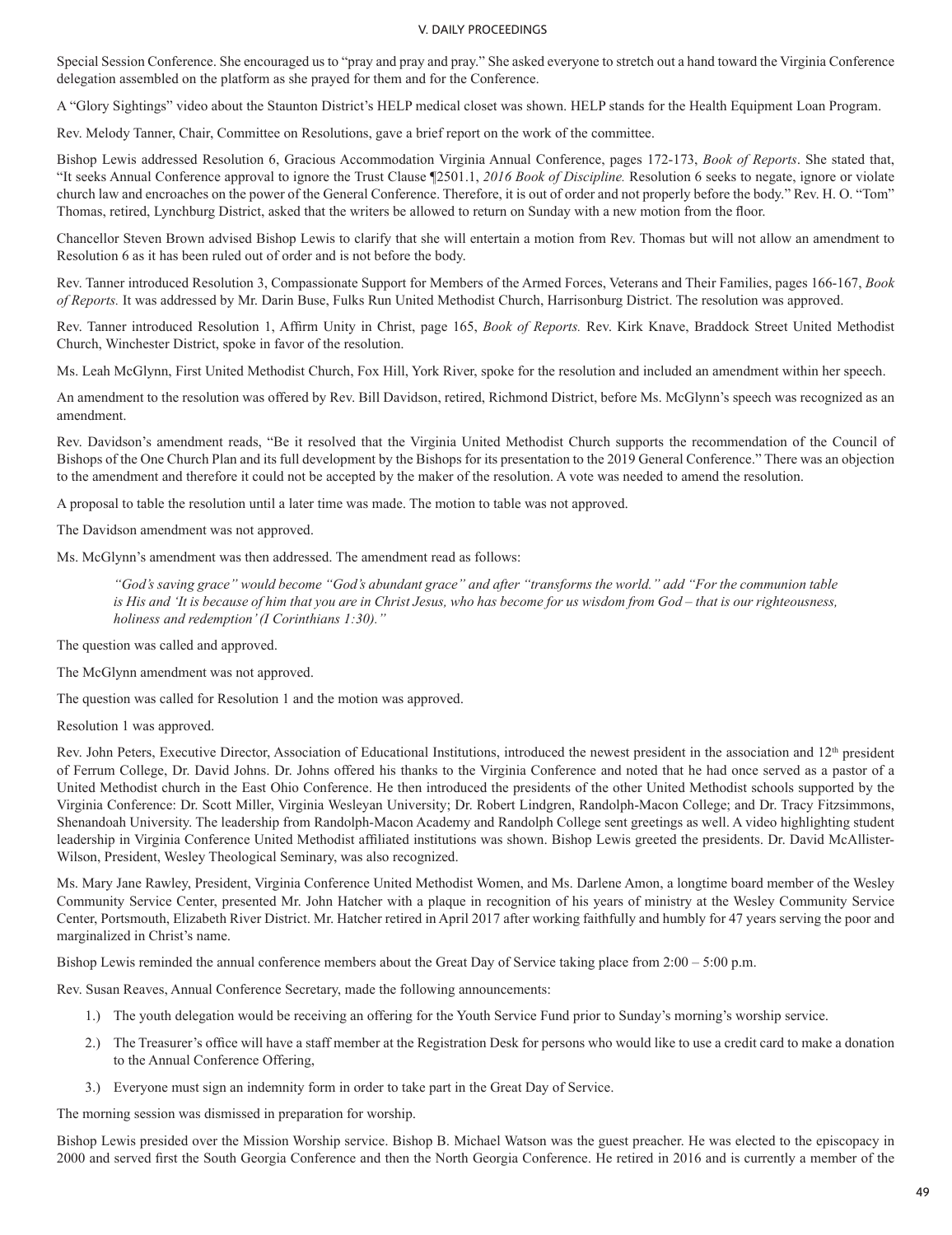World Methodist Council and a member of The United Methodist National Youth Ministry Organization. His text was James 1:22-25 and his sermon was titled, "What Are We Doing?" He proclaimed the incarnational theology of the Christian faith by stating that "God didn't just say, God did!" The church is a voluntary movement that fulfills the greatest purpose on earth. It is a powerful witness when the church does what God has called it to do.

The liturgists were Rev. Jae Song, Red Valley United Methodist Church, Danville District; Rev. Ashley Roth, North Amelia United Methodist Charge, Farmville District; Mr. Jonathan Fuller, Floris United Methodist Church, Arlington District; Rev. Eduardo Carrillo, Lunenburg United Methodist Charge, Farmville District; and Ms. Courtney Chaney, Centreville United Methodist Church, Arlington District. The 2018 Conference Offering was collected by the ushers and Holy Rollers. Rev. Everett Hopkins, Wellspring United Methodist Church, York River District, prayed. Musical leadership was provided by the Nexus Praise Team led by Rev. Daniel Park. The worship service concluded at 12:22 p.m.

# **SATURDAY AFTERNOON, JUNE 16, 2018 GREAT DAY OF SERVICE**

From 2 p.m. to 5 p.m. 1,637 members of the Virginia Annual Conference took part in 1) ministry outside of the Convention Center; 2) UMCOR Kit building in the Convention Center; and 3) presentations on social justice issues at the Convention Center. During this time 3,000 kits were packed. Participants were also deployed around Hampton praying with residents, picking up trash from waterways, as well as clearing brush from alley ways and historic African American cemeteries.

# **SATURDAY EVENING, JUNE 16, 2018 A SERVICE FOR THE ORDERING OF MINISTRY,**

Bishop Sharma D. Lewis presided at the Service for the Ordering of Ministry, beginning at 7:30 p.m. Rev. Jonathan Barton, General Minister, Virginia Council of Churches, represented the ecumenical community. Bishop B. Michael Watson delivered the sermon, "We Have This Ministry," based on 2 Corinthians 4:1-6 and 5:18-20. He stated, "God has a place of service for all Christians, but amongst the baptized some are ordained for specialized ministry." Those called to this ministry must "do something with the wonderful gift that is ministry" and "must choose what to do with this holy privilege."

Virginia Annual Conference members assisting in the service included Mr. Warren Harper, Conference Lay Leader; Rev. John Hall, Sr., Chair, Board of Ordained Ministry; Rev. Meredith McNabb, Director, Center for Clergy Excellence; Rev. Lindsey Baynham, Associate Director for Call, Candidacy and Discernment, Center for Clergy Excellence; Rev. Lynn Alley-Grant, Chair, Order of Elder; Rev. Jason Stanley, Chair, Order of Deacon; and Rev. Michael Davis, President, Fellowship of Associate Members and Local Pastors. The following members of the Board of Ordained Ministry served as acolytes, crucifers, marshals, banner carriers and symbol carriers: Rev. Alan Combs, Rev. Bradley McMullen, Rev. B. Justin Allen, Rev. Jessica Squires Colwell, Rev. Susan Hannah, Rev. Donna Holder, Rev. Darcey Johnson, Rev. Ileana Rosario, Rev. Kimberly Barker-Brugman, Rev. Gary C. Miller, Rev. Michele Manning, Rev. Timothy Beck, Rev. Christian White, Jr., Rev. Clarence Brown, Rev. F. Elizabeth Givens, Rev. Brandon Robbins, Rev. Brenda Laws, and Rev. Won Gyu Lee.

Music for the service was led by Ms. Christal Heyward, St. John's Chapel (Anglican) Charleston, South Carolina. An anthem was sung by the Virginia Wesleyan University Chorale, directed by Mr. Bryson Mortenson.

Bishop Lewis licensed, commissioned, recognized orders and ordained the candidates as listed in the worship booklet for the service. Following the prayer of thanksgiving, Bishop Lewis invited those feeling led by the Holy Spirit to inquire into Christian ministry to come forward and greet her during the singing of the final hymn. The service concluded at 9:34 p.m. with the dismissal and blessing.

# **SUNDAY MORNING, JUNE 17, 2018 PLENARY SESSION**

"Singing our Faith" was led at 8:15 a.m. by Ms. Christal Heyward, St. John's Chapel (Anglican) Charleston, South Carolina.

Bishop Sharma D. Lewis called the morning plenary session to order at 8:31 a.m.

Ms. Lizzy Lawrence, Christ United Methodist Church, Alexandria District, led in prayer. Ms. Lawrence is an incoming co-chair of the Conference Council on Youth Ministries.

Bishop Lewis expressed appreciation to Rev. James Smith and Rev. Sung Woon Yoo, members, Rules Committee, for serving as parliamentarians for the morning's session and to Bishop Young Jin Cho for being available for parliamentary consultation.

Rev. Stanley Thompson, Chair, Minutes Committee, presented his report. The minutes of the Saturday morning plenary session and service for the ordering of ministry were reviewed and corrected. The minutes were approved.

Rev. Thompson announced that the Minutes Committee would meet on June 27, 2018 at 10:00 a.m. to complete the review and certification of the minutes and moved that the minutes be approved as certified. The motion was approved.

Mr. David Dommisse, Conference Statistician and Treasurer, presented the report of the statistician, page 123, *Book of Reports*. He shared some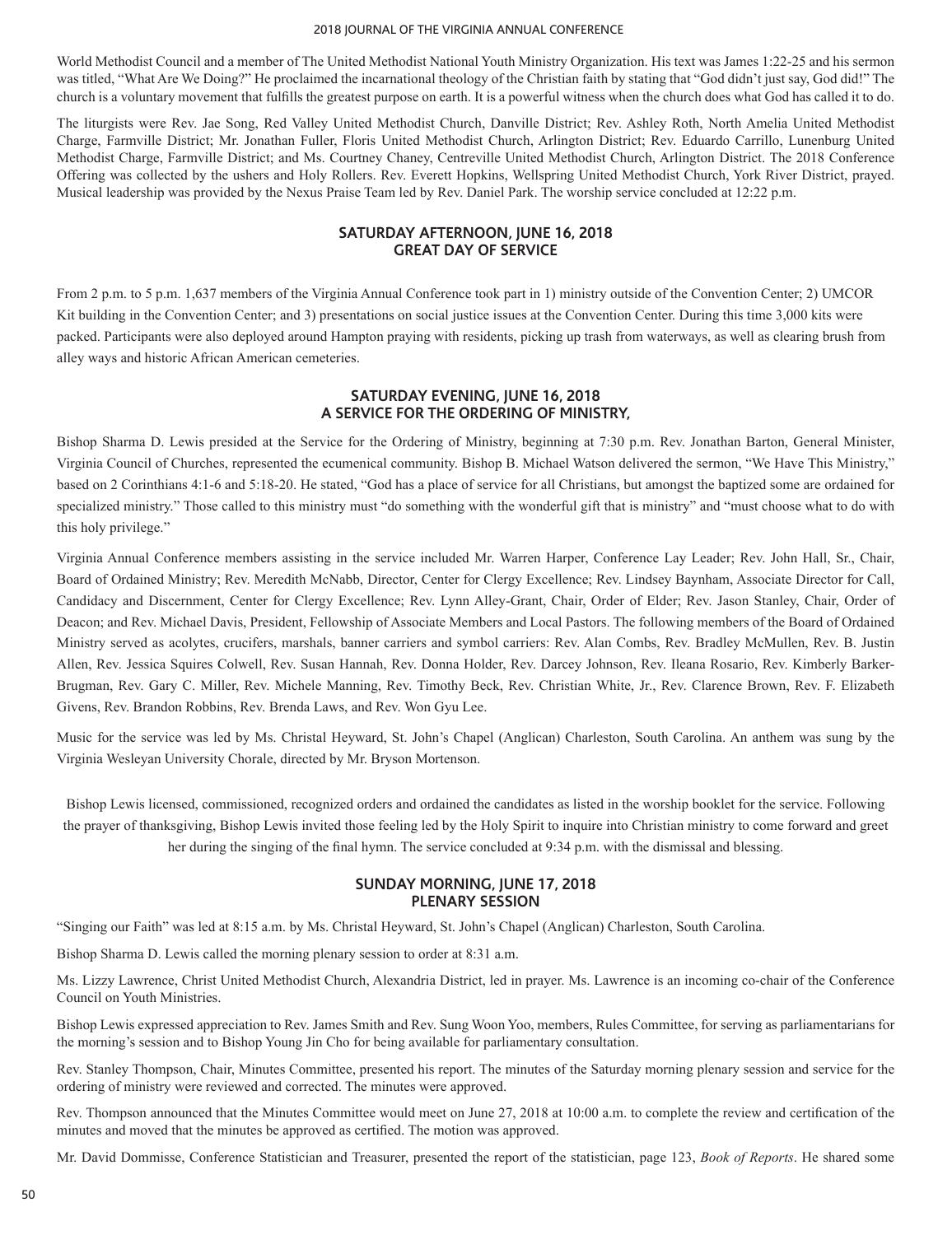encouraging statistics. Within the Virginia Annual Conference 95,000 United Methodists met in small groups, 2,400 people were baptized and 75,000 people were in mission serving over 1 million people.

Mr. Dommisse shared the report of the Treasurer, pages 124-130, *Book of Reports*. He highlighted the strong increase in the collection percentage for apportionments which was 89.91 percent in 2017. This was a 2.86 percent increase over 2016. Mr. Dommisse noted that the reports found on pages 127-130 are in very small print and he will ask the Conference Communication Staff to place these reports on the Conference website in an easier to read format.

Ms. Betty Forbes, Chair, Council on Finance and Administration (CF&A) presented the Council's report found on pages 131-142, *Book of Reports.*  She presented Section I: Summary of Conference Proposed Budget for 2019, pages 131-133, *Book of Reports.* The overall budget for 2019 was reduced from 2018.

Winchester District Superintendent Larry Thompson moved "to amend the budget on page 132 in the *Book of Reports,* Schedule A, Apportionment 401, line 2 by striking the \$10,000 in the 2019 column and inserting \$50,000." This motion would increase the amount apportioned for the Virginia Council of Churches. The question was called. The motion to call the question was approved.

The Thompson motion was not approved.

Rev. Justin Allen, Assistant Vice President for Student Life & Dean of Spiritual Life, Shenandoah University, moved the following changes to page 131, Section I – Preliminary Conference Budget, "Conference Apportionments—line 406, Virginia Education Fund be amended from \$700,000 to \$800,000 a 0 percent increase over the 2018 budget and line 405, Church Extension, be amended from \$1,125,000 to \$1,025,000, a 2.5 percent increase over the 2018 budget." The amendment was not approved.

The total budget Section I was voted on. The recommendation was approved.

Ms. Forbes then presented Sections II-VI as follows:

| Section II:  | Recommended Apportionments to Districts and Local Churches          |  |
|--------------|---------------------------------------------------------------------|--|
|              | on pages 134-135, <i>Book of Reports</i> .                          |  |
| Section III: | Apportionment Procedures on pages 136-137, <i>Book of Reports</i> . |  |
| Section IV:  | Annual Conference Special Offerings on page 137, Book of Reports.   |  |
|              | Section V: Policies on pages 138-141, <i>Book of Reports</i>        |  |
| Section VI:  | A Church in Mission on page 142, Book of Reports.                   |  |

In addition to the recommendations printed in the *Book of Reports* the following should be changed under Section V.B Travel & Meeting Expenses to 45 cents per mile for Conference Staff and to 27 cents per mile for volunteers.

The recommendations were approved.

The CF&A also noted that the bishop will appoint a task force to determine the feasibility of maintaining and improving the existing Wesley Foundation properties currently used for the purpose of campus ministry. The study will include an independent appraisal and analysis of the buildings. A report on the task force's findings will be made to CF&A by January 15, 2019. The costs of this will be funded by CF&A and a report given at the 2019 Annual Conference in Roanoke.

Rev. Anita Mays, member, Board of Church and Society, presented the Green Church Award to Newport-Mt. Olivet United Methodist Church, Roanoke District, and their pastor, Rev. Morris Fleischer. They have actively opposed the fracked gas pipeline that is going past their church in Giles County, and in so doing they are serving as advocates for their community and for the earth.

Rev. Don Jamison, Chair, Board of Discipleship and Rev. Karen Workman, member, Board of Discipleship, presented the Harry Denman Evangelism Awards. The Denman Award is given to persons who are recognized by the Annual Conference for the impact their lives and personal ministry have on those around them. The Clergy award was given to Rev. Larry Cochran, Belmont United Methodist Church, Richmond District. His consistent presence has grown the local food ministry to serve over 60,000 individuals last year. The Laity award recipients were Mr. Kevin and Ms. Judy Mooers from the Northumberland Charge, Rappahannock River District. To date the Mooers' have influenced over 650 elementary aged students and have shared in over 180 professions of faith because of their efforts. The Youth Award recipient was Mr. Justin Robins, Shady Grove United Methodist Church, Mechanicsville, Richmond District. He was not present because he was at camp sharing his faith with other youth. Through his personal efforts, at least a dozen youth joined the youth program at his church. Mr. Robin's award was received by his pastor, Rev. John Kelchner. Bishop Lewis congratulated each recipient in turn.

 Rev. Amy Valdez Barker, Executive Director for Global Mission Connections, Global Ministries, recognized the Annual Conference's support of the United Methodist Advances. She discussed the abundance of awards the Virginia Conference has already received. She also spoke about ways to commit even more deeply to mission. Rev. Glenn Rowley, Director, Center of Justice and Missional Excellence, received these recognitions in the following categories as ranked among other annual conferences:

> United States Disaster Response (#1) International Disaster Response (#3) Missionary Support (#1) Mission Initiatives (#4) In Mission Together (#2) Health-Related Programs (#4)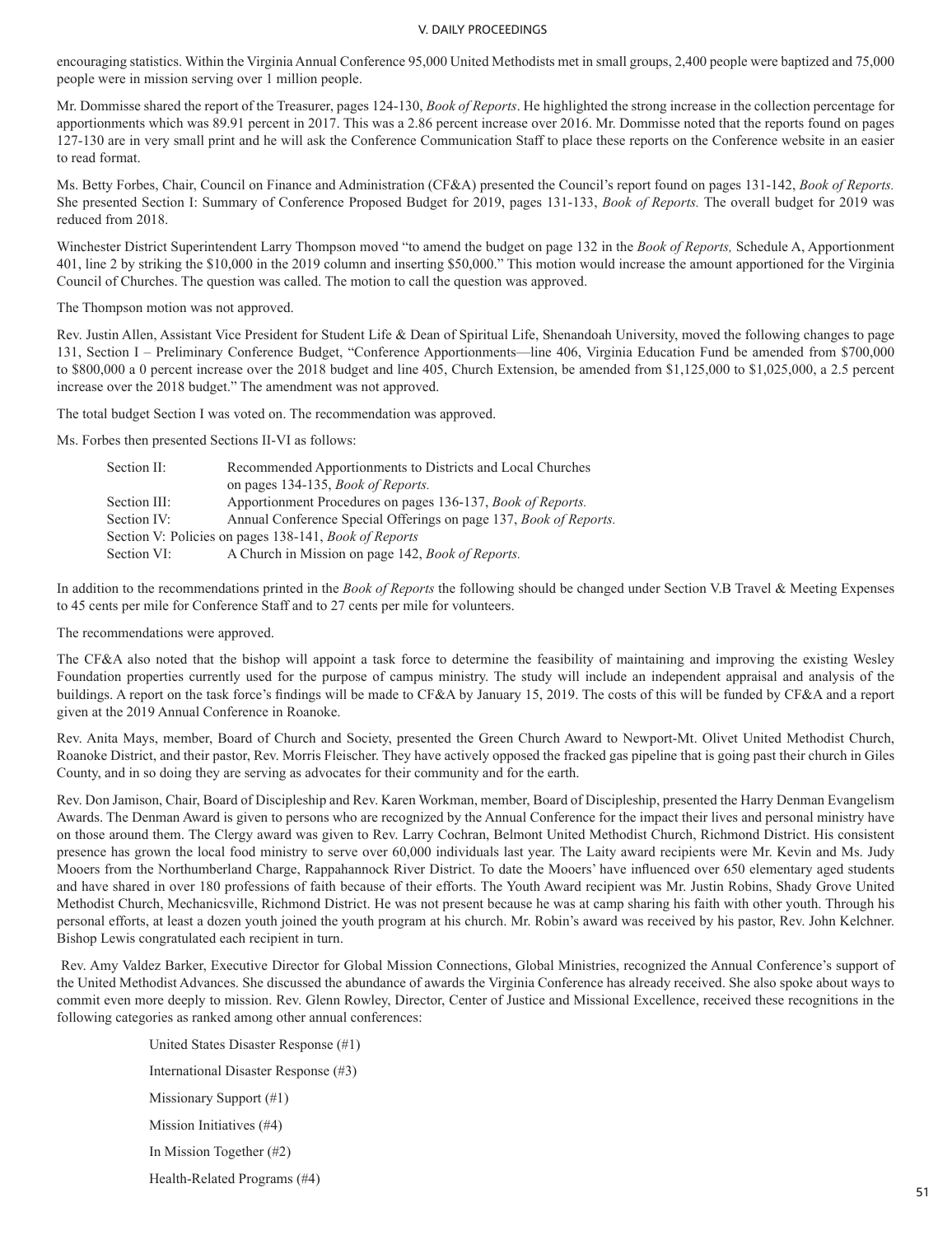Rev. Valdez Barker indicated that, "Mission and Methodism is a marriage made in heaven. God is calling the Virginia Conference to step up in mission."

Bishop Lewis spoke about the Great Day of Service and what was accomplished when Annual Conference members engaged in mission work. She thanked Rev. R. Shaun Smith and Rev. David Magruder, organizers of the Great Day of Service, for their work. She also thanked Ms. Evonne Dickey, Administrator, York River District, for applying her tactical skills to the planning of the Great Day of Service. She showed a stack of prayer cards that were received during the prayer walks and shared some of the prayer requests with the Annual Conference. The Bishop reported that 1,637 people participated in the event. She expressed her appreciation to those who worked faithfully in planning and preparing for the Annual Conference. A "Glory Sightings" video of the members of Annual Conference at work in Hampton was shown.

A motion was made by Rev. Jan Rivero, Wesley Memorial United Methodist Church, Charlottesville District: "That the Virginia Annual Conference meeting in Hampton, VA

- Condemns the manipulation of scripture to justify a political policy that is contrary to the command of Jesus to love one another, especially children;
- Calls upon all public figures to implement policies and actions that reflect the words of Romans 13:10 which reads, "Love does no wrong to a neighbor, therefore, love is the fulfilling of the law."
- Calls upon the Department of Justice and appropriate agencies to release detained children, reunite families unjustly separated, and develop immigration reform that protects all children and families.
- And requests that a copy of this motion, be delivered to the Attorney General of the United States."

Mr. George Bergdoll, Memorial United Methodist Church, Farmville District, offered the following amendment that "All those entering the United States obey the law of the United States and once in the United States obey all laws of the United States."

The question was called on all that was before the body. The motion was approved.

The Bergdoll amendment was not approved.

There was a point of order regarding whether an address to the body by Ms. Martha Dodd Slippy, Independence United Methodist Church, James River District, was a speech against the motion or an amendment to the motion. Ms. Slippy asked to amend the motion. Her amendment was to "Add legal immigration" to the motion. The word legal would appear in the third paragraph between develop and immigration.

The amendment was not approved.

The Rivero motion was approved.

Rev. Tom Thomas, retired, Lynchburg District, made the following motion:

*Move that the Virginia Annual Conference urges that any Plan of a Way Forward passed by the 2019 General Conference have within it the provision of a fair and gracious exit path for congregations who cannot in good conscience abide by the stance of the church regarding LGBTQI ministry, as determined by the 2019 General Conference.*

*Such an exit path should consider allowing congregations to leave the denomination with their buildings and assets, assuming their own liabilities. Nevertheless, General Conference should consider asking congregations to pay their fair share of conference financial liabilities. 'Though we can't think alike, may we not love alike?' John Wesley said. Let us bless one another in pursuing the various paths of ministry we believe God is laying before us.*

*The secretary of the annual conference shall inform the secretary of the general conference, all active bishops of the church, each of the heads of the General Conference delegations and their members of their delegations of this motion.*

Mr. David Dommisse asked to amend the motion as follows: "We add conference liabilities and VUMPI liabilities."

Rev. Phil Woodson, First United Methodist Church, Charlottesville District, made a motion to table everything before the body. The motion was approved.

Bishop Lewis thanked Rev. Melody Tanner, Chair, Committee on Resolutions and the rest of the committee for their work.

Bishop Lewis recognized an order of the day and recessed the conference to prepare for worship.

Conference Secretary Susan Reaves announced that the Youth Service Fund Offering would be taken up by the youth delegation during the recess.

After the recess and before the worship service Rev. Erin Geoffrion, Commission on the Status and Role of Women (COSROW), reported on monitoring. COSROW recorded the gender and ethnicity of each individual who spoke at a microphone. She relayed that those speaking were 5% Asian, 2% Hispanic, 26 % Black and 65% white. Women spoke at the microphones 57% of the time and men 43%. In comparison, there are 1,624 clergy in the Annual Conference: 81% are white, 72% are men and 28% are women. Rev. Geoffrion said that COSROW recommends putting in place a way to track the demographic data for the lay members of conference.

# **CLOSING WORSHIP SERVICE**

Bishop Sharma D. Lewis delivered a message based on 1 Peter 4:10. She reminded the members of the Annual Conference, that at her installation she called upon the Holy Spirit to "stir up the gifts." Bishop Lewis reminded the Annual Conference, "God has given each of you a spiritual gift. Use them well to serve one another." The liturgists were Rev. Emily Moore Diamond, Mary Washington Hospital Chaplaincy, Rappahannock River District; Mr. Jacob Sorrentino, Ebenezer United Methodist Church, Elizabeth River District; Mr. Ed Gorski, Red Valley United Methodist Church,